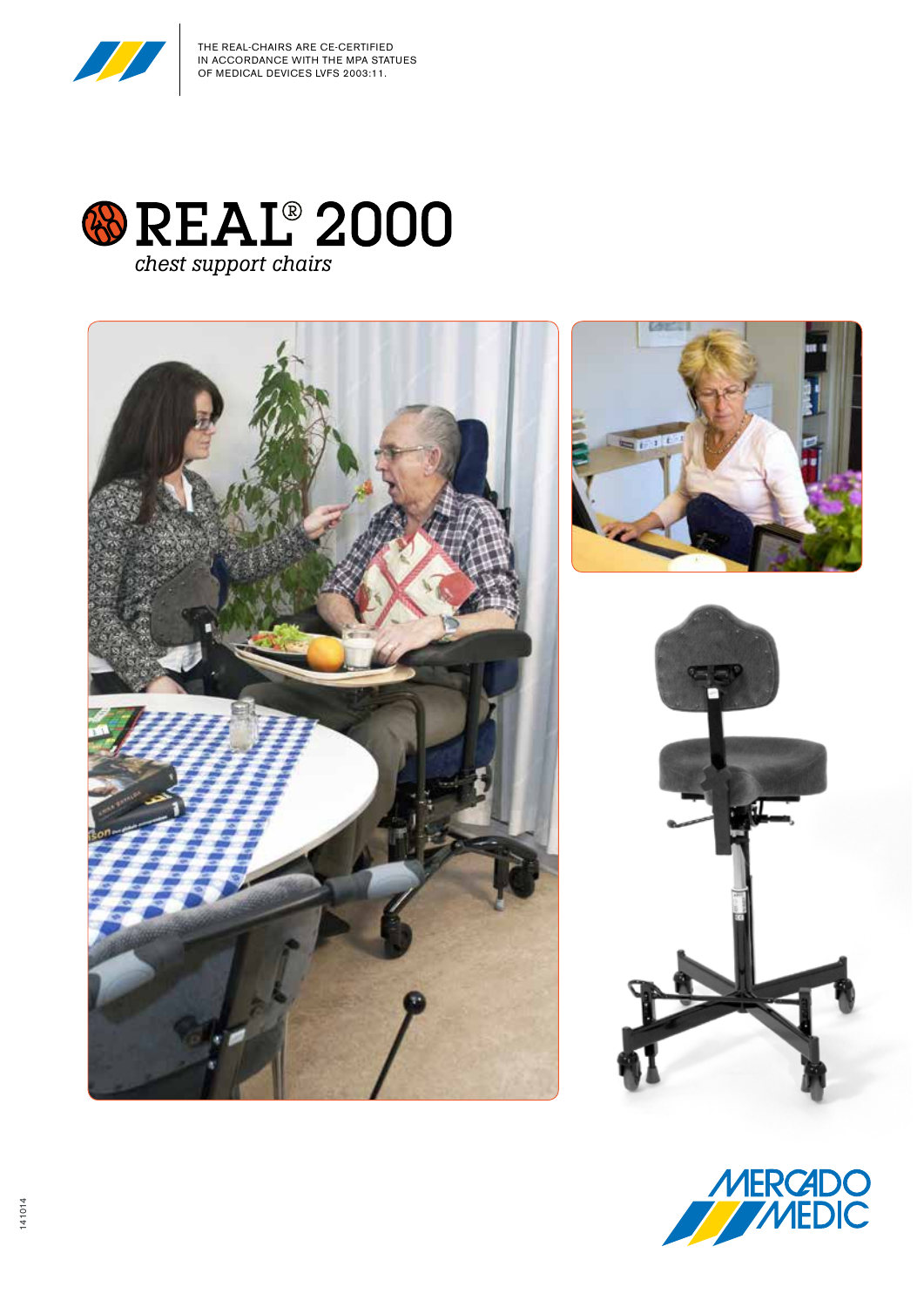

## *Prevent strain injuries*

Sitting in the wrong position for long periods at work places a strain on the body and can often result in strain-related injuries. Tiredness and muscle tension in the back and shoulders can often occur whilst leaning forward in a working position. A lot of jobs require an employee to sit in a safe, stable posture.

An ergonomically correct seating position at the correct height creates a natural relaxation for the back, shoulders and neck. An adjustable chair with saddle seat and chest support, instead of back support, aids this relaxation. Working in conjunction with physiotherapists and occupational therapists, Mercado Medic AB has developed a range of chairs where you sit "back to front", using the chest support rather than back support.

## *Relieves for back and shoulders*

Mercado's chest support chairs are designed for people who need relief when working in a position with the body leaning forward, or as an alternative to traditional sitting. This sitting position provides a symmetrical and beneficial posture. The chairs are intended primarily as a technical aid, but are also useful as part of the rehabilitation process for patients suffering with pain.

## *Plenty of options*

As the REAL 2621, 2624 and 2625 have 20 cm height range, one can quickly find a comfortable sitting height. All of these chest support chairs are available with different kinds of ergonomically shaped seats and supports, as well as a range of different covers. The ergonomically shaped seat and chest panel reduce the static muscular load on the curve of the spine.

The seat's saddle design, combined with the chairs traverse length, allows the user to work in a standing/ sitting position. Using the light, forward tilting seat, the user can lower their shoulders whilst still keeping the back straight. This reduces the risk of strain-related injuries when the product is used as a technical aid.

For patients suffering pain, it means less pain and a shorter rehabilitation process.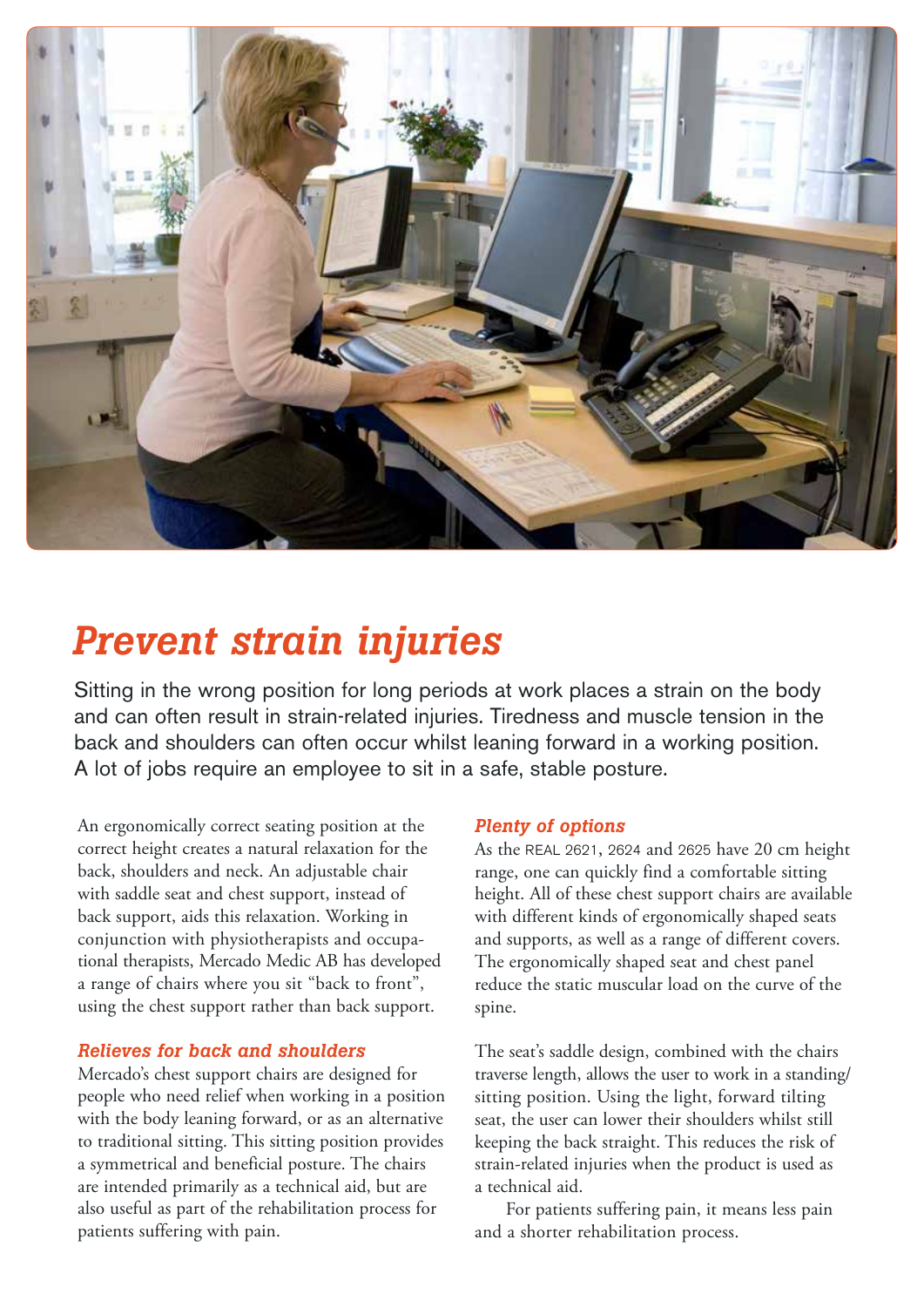## *The various models*

In its standard design, the REAL 2621 is fitted with a functional stool frame without castors. This, combined with the facility to rotate the seat, makes it easy to be close to the work surface. If you want the chair to be easy to move around, there are easyto-manoeuvre castors (with or without brake) as an option. You can also fit a foot ring on which to rest your feet as support when sitting for longer periods of time.

The REAL 2624 has a frame with four legs and an integrated brake. The powerful brake with a dual brake lever means that the chair is extremely stable when the brake is applied. The brake shaft also acts as an ideal footrest to provide support when

the user is active. The easy-to-manoeuvre 75 mm castors make it easy to move around while sitting in the chair.

The REAL 2625 is fitted with a frame with five legs. The easy-to-manoeuvre 75 mm castors make it easy to move around in. This, combined with the facility to rotate the seat, makes it easier to move close to the desired work surface. The seat height of the REAL 2625 is slightly lower than in the REAL 2621 and 2624, which makes it more suitable for shorter people.

The chairs are designed to high standards in terms of comfort, function and durability. They are all manufactured at our own facilities in Halmstad and on the island of Lidingö.



with various seats and chest supports to suit

- 4 Standard chest support, Medic 27x23 cm
-